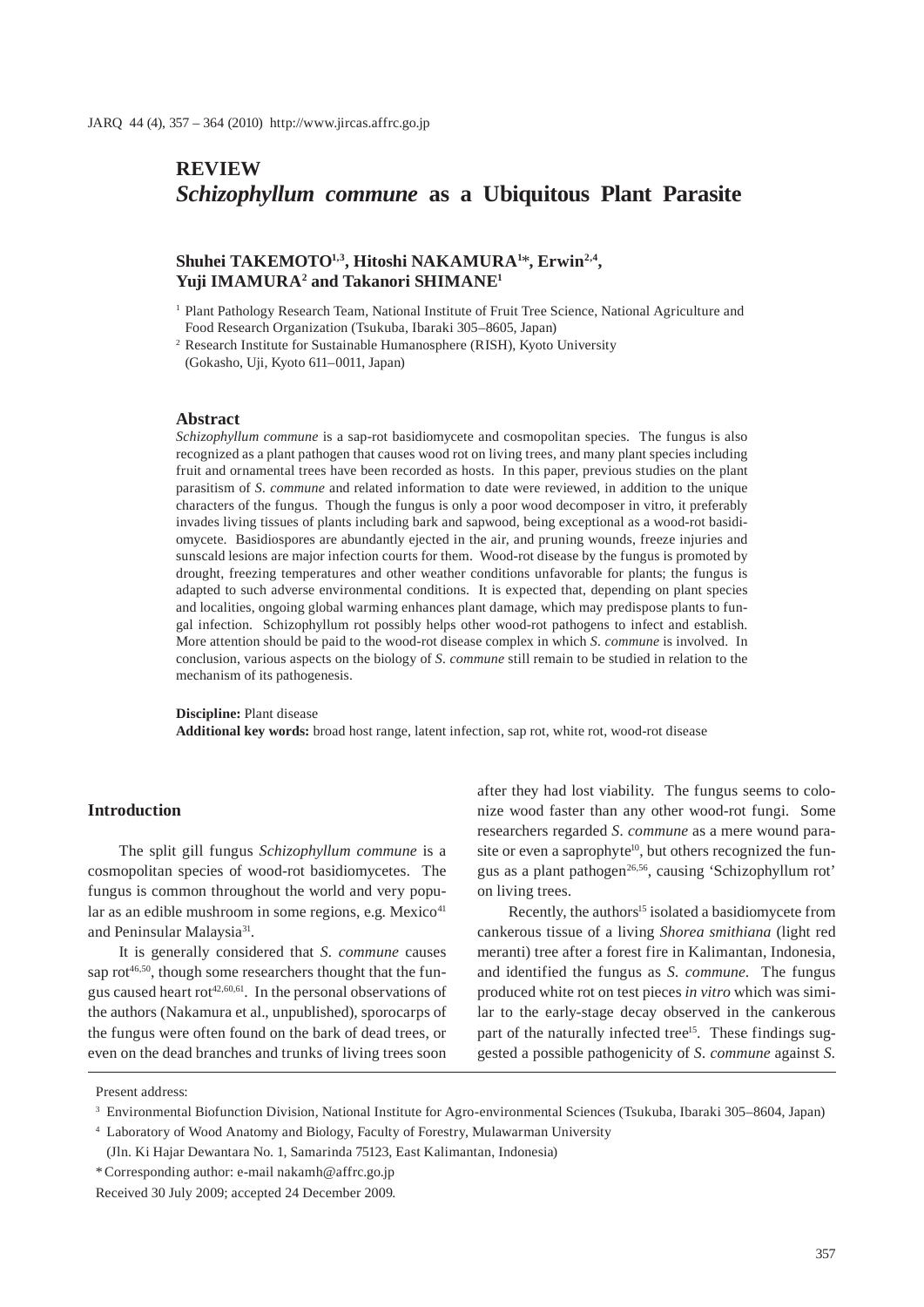*smithiana* that might lead to continuous storage loss in the forest. Schmidt<sup>46</sup> noted that the fungus was a serious wood destroyer in tropical regions, but no more details on the pathogenic relationship between the fungus and tropical lumber trees were suggested.

There have been a few reviews on the biology of *S. commune* with reference to its pathogenicity<sup>10,16,19,44</sup>. Although they are of scientific and practical significance, recent studies on the fungus have not been integrated in terms of its pathogenic nature. This paper intended to review major studies concerning plant parasitism of *S. commune* and related information, including the aggressive nature of *S. commune*.

## **Schizophyllum rot in Japan**

One of the earliest studies on *S. commune* in Japan was made by Kitajima<sup>27</sup>. He mentioned that the fungus was found all over Japan, mainly inhabiting timber of broad-leaf trees (e.g. railroad ties of *Fagus crenata* (Japanese beech) wood<sup>25</sup>), as well as that of coniferous trees. Although the major interest of Kitajima<sup>27</sup> was to preserve construction timber, he also introduced some studies from abroad dealing with plant parasitism of the fungus. Among the literature, living trees of *Ulmus* sp. (elm), *Tilia* sp. (lime), *Fagus* sp. (beech), *Picea rubens* (red spruce), *Prunus salicina* (Japanese plum), and ornamental *Prunus* sp. were recorded as host species of the fungus.

Akai and Nagatomo<sup>3</sup> pointed out that the fungus prevailed on all kinds of merchantable timber woods, and often caused '*fuke*-discoloration rot', i.e. discoloration of living tissues due to their resistance reaction to fungal invasion. This problem seriously arose in Hokkaido when broad-leaf trees became utilized for the pulp industry. A series of studies was done for preserving raw pulpwoods during storage in the forest and yard. Wood Processing Division, Hokkaido Forest Products Research Institute<sup>63</sup> warned of the economic loss of *Betula* spp. (birch) wood due to discoloration rot by sap-rot fungi including *S. commune*. The loss of pulpwood was very serious in storage yards in Tomakomai and Ebetsu, Hokkaido with more than 95% of logs decayed, and *S. commune* was nominated as one of the 4 most frequent wood-rot fungi there<sup>38</sup>. Decay experiments in the laboratory and yard revealed that the fungus could rapidly intrude logs from the cut surfaces, but that the fungus was a poor wood decomposer39,40.

Wood-rot disease of living trees caused by *S. commune* in Japan might have been first recorded by Togashi et al.57,58 in basic researches on the diseases of crop plants in Iwate, northern Japan. *Malus pumila* (apple), *P. persica* (peach), *P. avium* (sweet cherry) and *P. mume* (Japanese apricot) were recorded as host species. Togashi<sup>56</sup> published a textbook of the diseases on fruit trees. In the book, *S. commune* was described as a wood-rot pathogen that parasitized *M. pumila* and other stone-fruit trees via wounds and potentially caused considerable loss. Although its virulence was quite low, wood-rot disease was recorded also on *Castanea crenata* (Japanese chestnut) tree, and designated as Schizophyllum  $rot^{22}$ . Ito<sup>23</sup> regarded *S. commune* as a wood-rot pathogen parasitizing branches and trunks of living broad-leaf trees. Hayashi<sup>18</sup> described the fungus as one of the early colonizers on pruning wounds of *Prunus* spp. (flowering cherries). He mentioned that the management of cherry trees had recently changed to remove branches and limbs for esthetic purpose, which provided wood-rot fungi with an infection court, and emphasized the importance of appropriate care for artificial wounds with antifungal pastes. Recently, a series of surveys on wood-rot diseases of ornamental cherry trees was done in several localities in the Kanto  $area^{47-49}$ , central Japan, to clarify the distribution pattern of wood rot pathogens involved and risk factors. In their studies, *S. commune* was suggested to prefer branch stubs after pruning to naturally declining branches.

Based on the studies mentioned above, *S. commune* is accepted as a wood-rot pathogen in Japan. In fact, a compendium26 and the check list of plant diseases in Japan4 include descriptions on the fungus and the wood-rot disease it causes. Although there has been no record on *Pyrus pyrifolia* var. *culta* (Japanese pear) as a host plant, our recent observations in a mature orchard in Tsukuba, central Japan, indicated that 12% of the trees suffered from the fungus, which was more serious than other host plant cases in Japan (e.g. 3.3% of *Prunus* spp. trees<sup>49</sup>). Results from inoculation experiments on young shoots of *P. pyrifolia* var. *culta* by the authors (Takemoto et al., unpublished) will briefly be presented later in this review.

## **Wood-decay ability**

 Previous studies commonly pointed out that *S. commune* was only a poor destructor of dead wood. Soshiroda52 studied the decay ability of 3 wood-rot basidiomycetes on 6 coniferous woods. *Schizophyllum commune* seldom caused weight loss (0–0.49%) on the wood blocks after 6-month incubation at 28°C on water-saturated sawdust, though the loss of compressive strength was considerable (5.7–44.6%). Similarly, only a little weight-loss was reported on the sapwood of *F. crenata*<sup>3</sup> and *Pinus thunbergii* (Japanese black pine)<sup>35</sup>. Sahashi et al.<sup>45</sup> reported that weight-loss caused by the fungus was less than 1.5% for *Cryptomeria japonica* (*Sugi*, or Japanese cedar) woodchip, heartwood and sapwood, and less than 3.7%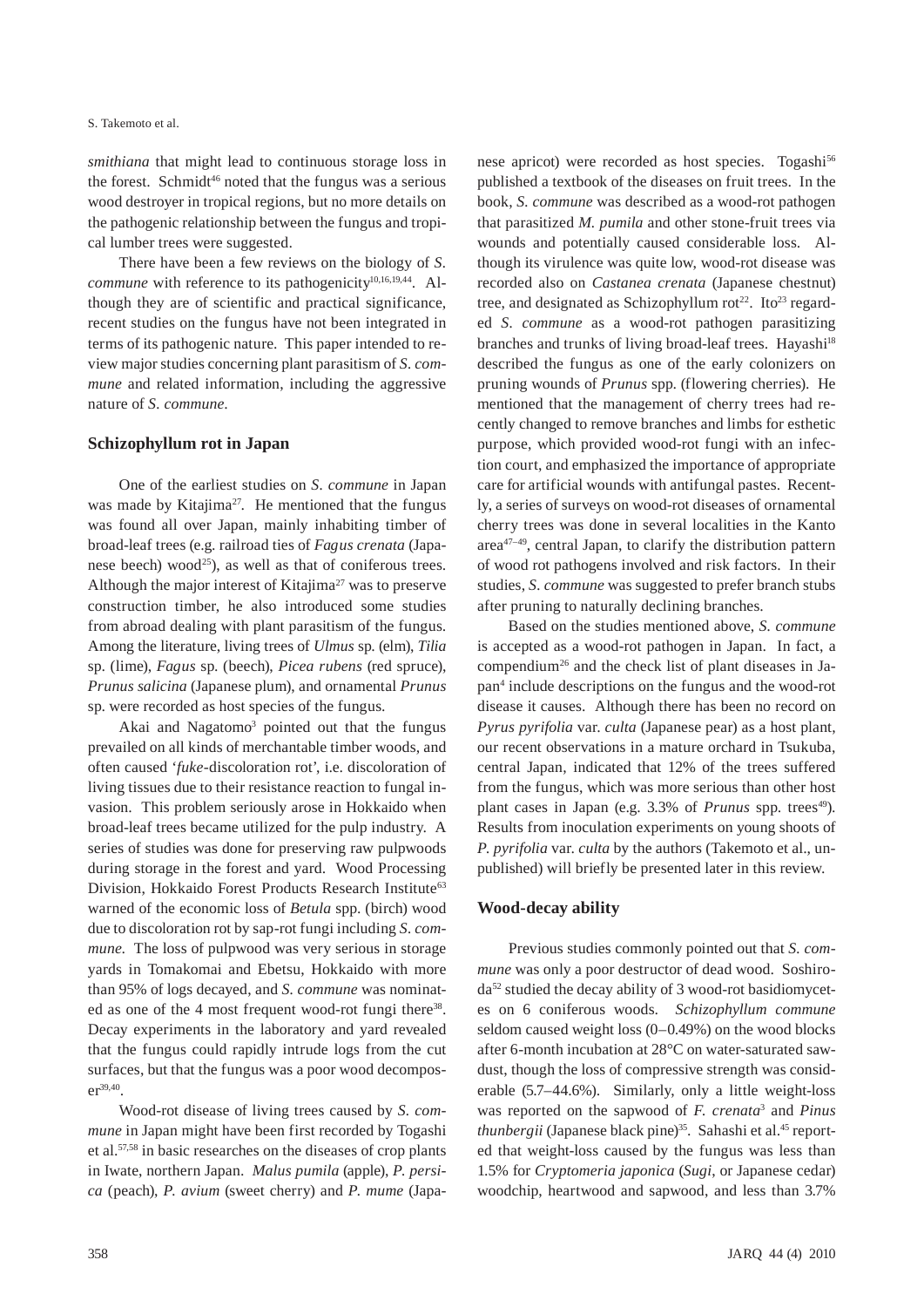for *Liriodendron tulipifera* (tulip tree) heartwood and sapwood.

Schmidt<sup>46</sup> regarded the fungus as a primary colonizer of raw woods, especially of *Fagus* sp., after felling. Odajima and Oyama39,40 showed that though only a little weight loss was observed on wood pieces tested, the fungus could rapidly intrude raw pulpwoods from the cut ends, i.e. 12-cm depth for *T. japonica* (Japanese lime) and 15-cm depth for *B. platyphylla* var. *japonica* (Japanese white birch) after 1-month incubation. Erwin et al.<sup>15</sup> compared wood rot naturally occurring in a living tropical lumber tree, *Shorea smithiana* (light red meranti) between naturally- and artificially infected wood blocks from the same tree. Detailed observations revealed that both natural and artificial samples had white rot with a simultaneous decay pattern, though the weight loss was only 1.8% after 12-week incubation at 26°C in laboratory15. Species identification of the fungus involved was first based on sequencing of DNA15, but later confirmed by the morphology of sporocarps and mating compatibility tests (Takemoto et al., unpublished).

Anatomical observations of diseased wood by Putterill<sup>44</sup> revealed that the fungus had cellulolytic activity. *In vitro* experiments, however, indicated no lignolytic<sup>40,44</sup> or peroxidase activity44. Cellulolytic activity of *S. commune* was induced when the culture medium was amended with cellobiose, cellulose, xylan<sup>62</sup>, carboxymethyl cellulose, or filter paper fragments<sup>54</sup>, but suppressed with glucose, fructose or sucrose<sup> $62$ </sup>. The enzymatic activity was most inductive at the germling stage of basidiospores<sup>62</sup>. Xavier-Santos et al.<sup>64</sup> compared polygalacturonase activity among 72 basidiomycete isolates belonging to 42 species. Though the results varied within species, the 5th most active isolate was *S. commune*. De Vries et al.<sup>13</sup> demonstrated significant laccase activity from dikaryotic mycelium cultured at 30°C in the dark, while monokaryons genetically related to the dikaryon generally failed to produce laccase.

## **Parasitism on living plants**

Togashi<sup>56</sup> and Kishi<sup>26</sup> noted that *S. commune* is a wound parasite on some stone fruit trees, and that the fungus might cause a considerable loss on debilitated or poorly managed trees. In fact, the fungus has been recognized as a wood-rot pathogen for fruit trees<sup>1,4,6,11,19,22,26,29,32–34,42–44,56–58,60</sup>, ornamental trees<sup>26,49,51</sup> and lumber trees<sup>15,37</sup>.

*Schizophyllum commune* cannot invade living plant tissues without injuries. One of the exceptional cases was reported for *M. pumila* fruits, which were infected at the stem end and the calyces<sup>30</sup>. Usually, the infection of *S*. *commune* is likely to occur via a physical wound, e.g. pruning<sup>1,18,32,33,43,46,49,51,60</sup>, freeze injury<sup>11,12,22,32,43</sup>, sunscald lesion<sup>22,44,50</sup>, a lesion made by other pathogens<sup>36,43,57,58</sup>, fire scar<sup>15,46,50</sup>, and dead branch stubs $37,49$ . Host plant species of *S. commune* with reference to mode of infection are listed in Table 1. Recently, it was pointed out that global warming may enhance the incidence of sunscald, late frost damage and even freezing injury, depending on locality and tree species<sup>53</sup>. Therefore, appropriate care of trees suffering from such climatic damage will be of increasing importance to manage wood-rot diseases caused by *S. commune* and other basidiomycetous pathogens.

Previous studies suggested that environmental stresses, e.g. low temperatures in winter and drought in summer $42$  and overhumidity<sup>51</sup>, might promote disease incidence. Sinclair et al.50 also stated that the fungus might aggressively colonize trees stressed by heat, drought and large wounds. Hemmi<sup>19</sup> also pointed out that, in Chinese inland areas, extreme drought and strong sunlight prevented the normal curing of pruning wounds, which facilitated fungal colonization. He concluded in the review that the pathogenicity of *S. commune* might be affected by regional factors such as climate. Some researchers stated that decreased plant vigor might facilitate the infection of *S. commune*<sup>16</sup>. To prevent the infection of the fungus, trees should be fertilized and nursed appropriately19,56. Resistance levels against the fungus varied among cultivars of *P. armeniaca* (apricot) trees<sup>42</sup> and *M. pumila* fruits<sup>30</sup>. In addition to these environmental and host factors, inherent characters of the pathogen should also be involved in pathogenesis and intensity of the disease. However, there have been no studies in which *S. commune* isolates were compared in virulence. This should be clarified in future.

Some researchers observed that *S. commune* invaded living and sound tissues of woody plants. Putterill<sup>44</sup> conducted inoculation experiments on *P. communis* (almond), *P. armeniaca* and *P. persica* trees and reported that the fungus showed pathogenicity in the latter two species. He observed a characteristic gumming in the vessels and cells of the wood. The rotten part of the wood was clearly distinguished from the healthy part with a distinct line<sup>44</sup>. Hemmi<sup>19</sup> concluded that the fungus could gradually invade and kill sound tissues after colonizing trees at wounded sites. Snieškienė and Juronis<sup>51</sup> reported that the fungus destroyed the bark tissue of *T. cordata*  (small-leaved lime). Similarly, bark rot was observed on *P. persica* trees infected by the fungus<sup>32</sup>. Dai<sup>11</sup> confirmed the pathogenicity of *S. commune* to *P. persica* saplings by inoculation tests. In our unpublished studies, *S. commune* isolates were examined for their pathogenicity on young shoots of *P. pyrifolia* var. *culta* using field plants and fragments of dormant shoots. All the dikaryotic and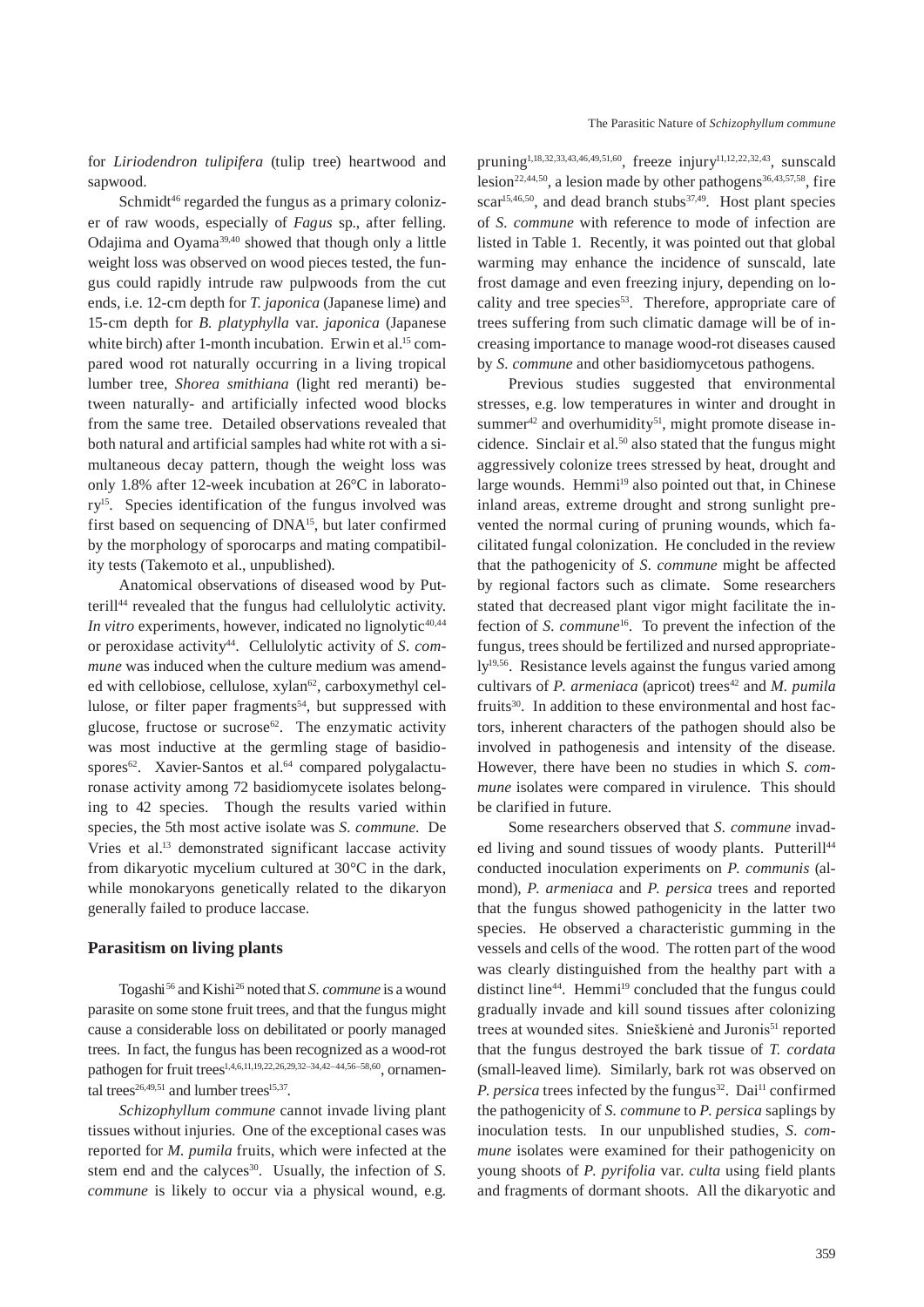#### S. Takemoto et al.

| Latin name                    | Common name               | Infection site | Infection court | Reference                     |
|-------------------------------|---------------------------|----------------|-----------------|-------------------------------|
| <b>ACERACEAE</b>              |                           |                |                 |                               |
| Acer platanoides              | Norway maple              | TB             |                 | 42                            |
| A. saccharum                  | Sugar maple               | TВ             | $DB$            | 37                            |
| ANACARDIACEAE                 |                           |                |                 |                               |
| Mangifera indica              | Mango                     | TB             |                 | 41                            |
| Pistacia vera                 | Pistachio                 | TB             |                 | 34                            |
| Rhus typhina                  | Staghorn sumac            | TB             |                 | 42                            |
| <b>ARECACEAE</b>              |                           |                |                 |                               |
| Elaeis sp.                    | Oil palm                  | seed and germ  |                 | 14                            |
| <b>BETULACEAE</b>             |                           |                |                 |                               |
|                               | Birch                     | TB             |                 | 42                            |
| Betula spp.<br>CONVOLVULACEAE |                           |                |                 |                               |
|                               |                           | rhizome        | IN              | 43                            |
| Ipomoea batatas               | Sweet potato              |                |                 |                               |
| DIPTEROCARPACEAE              |                           |                |                 |                               |
| Shorea smithiana              | Light red meranti         | TB             | <b>FS</b>       | 15                            |
| <b>FABACEAE</b>               |                           |                |                 |                               |
| Acacia pennatula              | Huizache [Spanish]        | TB             |                 | 41                            |
| Erythrina americana           | Coral tree                | TB             |                 | 41                            |
| Robinia pseudacacia           | <b>Black locust</b>       | TB             |                 | 42                            |
| <b>FAGACEAE</b>               |                           |                |                 |                               |
| Castanea crenata              | Japanese chestnut         | TB             | FI, SS          | 22, 26                        |
| C. mollissima                 | Chinese chestnut          | TB             |                 | 26                            |
| Quercus sp.                   |                           | TB             |                 | 42                            |
| <b>OLEACEAE</b>               |                           |                |                 |                               |
| Fraxinus angustifolia         | Narrow-leaved ash         | TB             |                 | 42                            |
| <b>POACEAE</b>                |                           |                |                 |                               |
| Saccharum spp.                | Sugar canes               | TB             |                 | $\overline{2}$                |
| Sorghum bicolor               | Sorghum                   | grain          |                 | 17                            |
| <b>RHIZOPHORACEAE</b>         |                           |                |                 |                               |
| Rhizophora mangle             | Mangrove                  | TB             |                 | 41                            |
| <b>ROSACEAE</b>               |                           |                |                 |                               |
| Malus pumila                  | Apple                     | fruit          | $NO$ , $IN$     | 5, 30                         |
|                               |                           | TВ             | LS, PW          | 6, 19, 33, 43, 44, 56, 57, 58 |
| Prunus armeniaca              | Apricot                   | TB             | IN, SS          | 26, 29, 32, 42, 44            |
| P. avium                      | Sweet cherry              | TB             |                 | 58                            |
| P. davidiana                  | David peach               | TB             |                 | 32                            |
| P. domestica                  | Plum                      | TB             | SS              | 41, 44                        |
| P. mume                       | Japanese apricot          | TB             |                 | 26,58                         |
| P. persica                    | Peach                     | TB             | FI, IN, PW, SS  | 1, 11, 32, 43, 44, 57, 58, 60 |
| P. pseudocerasus              | Chinese cherry            | TB             |                 | 11,32                         |
| P. salicina                   | Japanese plum             | TB             |                 | 11, 16, 32                    |
| P. serrulata                  | Japanese flowering cherry | TB             |                 | 32                            |
| Prunus spp.                   |                           | TB             | DB, PW          | 18, 26, 49                    |
|                               | Flowering cherries        |                |                 |                               |
| Pyrus pyrifolia var. culta    | Japanese pear             | TB             | IN              | Takemoto et al., unpublished  |
| <b>SALICACEAE</b>             |                           |                |                 |                               |
| Populus sp.                   | Poplar                    | TB             |                 | 41, 42                        |
| Salix babylonica              | Weeping willow            | TB             |                 | 42                            |
| <b>TILIACEAE</b>              |                           |                |                 |                               |
| Tilia cordata                 | Small-leaved lime         | TB             | FI, PW          | 12, 51                        |
| Tilia sp.                     | Lime                      | TB             |                 | 42                            |
| <b>VITACEAE</b>               |                           |                |                 |                               |
| Vitis vinifera × caribea      | Grape                     | TB             |                 | 20                            |

**Table 1. Host plant species of** *Schizophyllum commune* **and its infection mode**

TB: tree body including trunk, branches and twigs. DB: dead branch stubs, IN: inoculation wound, FS: fire scar, FI: freeze injury, SS: sunscald, NO: natural openings, LS: lesion made by other pathogens, PW: pruning wound and other mechanical injuries. The reference numbers are the same as those used in the text.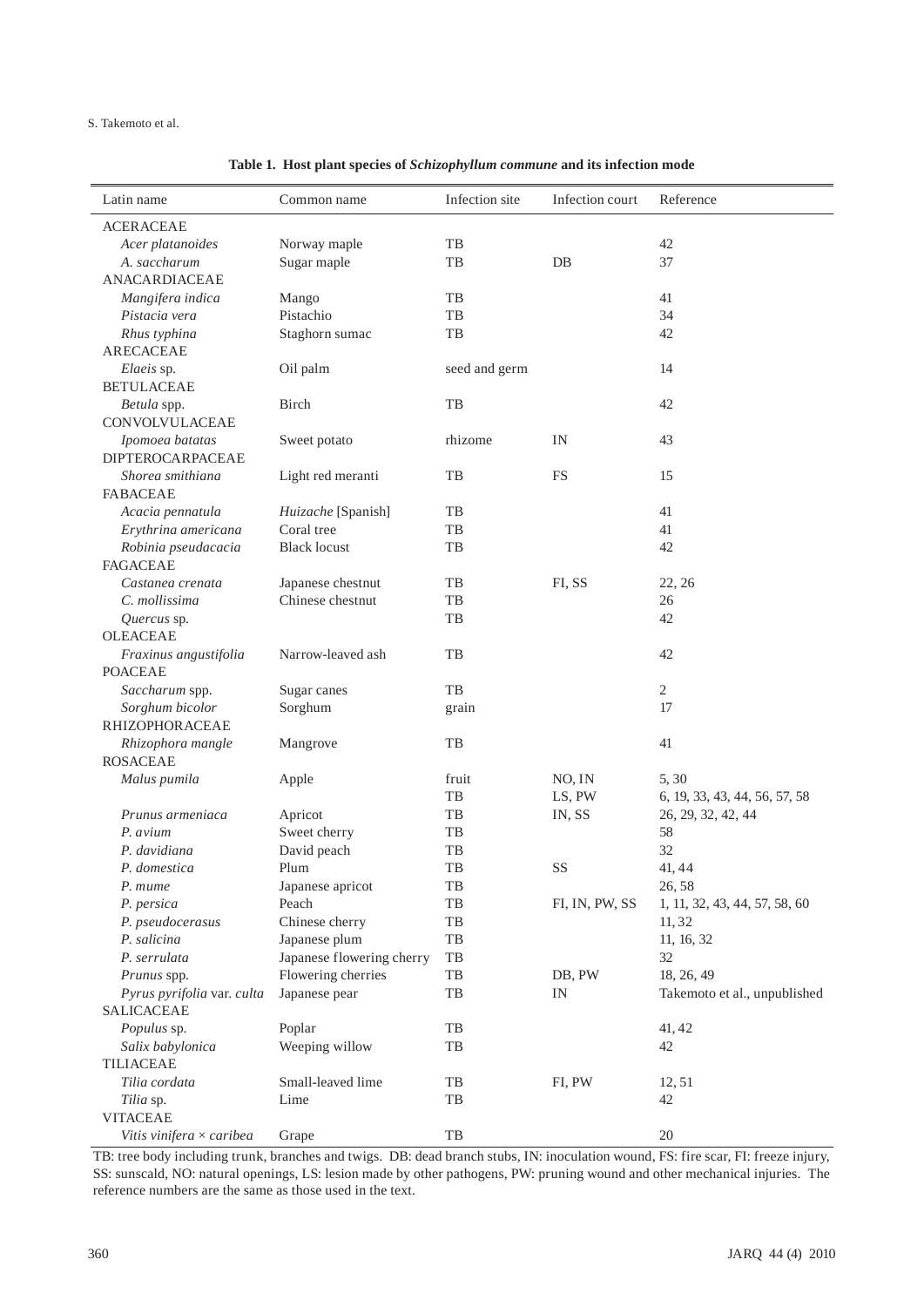monokaryotic isolates were more or less pathogenic irrespective of their original host plants, showing white rot bordered with bluish discolored zones on the radial cut surface of wood (Fig. 1). The internal rot symptoms were similar to those described by Essig<sup>16</sup> and Liu et al.<sup>32</sup>.

As well as these wood and bark tissues, the fungus can invade other living tissues and organs of plants. Dikin et al.<sup>14</sup> proved that the fungus caused brown rot on the seed and germ of oil palm, *Elaeis* sp. Gramineous plants such as *Saccharum* spp. (sugar cane)<sup>2</sup> are parasitized by the fungus. Rhizomes of *Ipomoea batatas* (sweet potato) $43$  and some fruits<sup>5,30</sup> were also infested. Because the fungus is known as a possible producer of mycotoxin on sorghum grain<sup>17</sup>, infestation of such fruits and rhizomes might lead to problems of food contamination. *Schizophyllum commune* sometimes inhabits living plant tissues without noticeable symptoms. For instance, Nakazawa and Harada<sup>36</sup> revealed that mycelium of the fungus persisted for three months or more in the sound tissue around the inoculation wounds on *M. pumila* shoots. The fungus was even reported as an endophyte from healthy pods of a tropical tree species *Theobroma gileri*55. All the facts mentioned in this section suggest that *S. commune* has enough potential to colonize, and sometimes aggressively invade, living tissues of plants.

## **Omnivory**

*Schizophyllum commune* can occur on a broad range



**Fig. 1. Typical internal symptoms caused by** *Schizophyllum commune* **on** *Pyrus pyrifolia* **var.** *culta*

A dormant shoot was drilled with 1.5 mm-diameter bit, inoculated with a *S. commune* isolate growing on a toothpick and incubated at 25°C for 1 month in a growth chamber.

White rot (WR) bordered with bluish discolored zone (BL) can be observed on the radial cut surface.  $Bar = 5$  mm.

of substrates: more than 260 species belonging to 150 genera of plants were listed by Cooke<sup>10</sup>, and similarly 32 species in 22 genera of woody plants in Japan by Kobayashi28. The fungus parasitizes diverse plants (Table 1). Although they solely represent sporadic observations and experimental results, our unpublished study indicated that 5 *S. commune* isolates showed uniform pathogenicity on *P. pyrifolia* var. *culta* (Rosaceae, Rosales), irrespective of host plant species from which they had been isolated, including *S. smithiana* (Dipterocarpaceae, Malvales). These facts suggest that individual fungal isolates have a broad host range, and are thus considered to be omnivorous. To confirm this hypothesis, further inoculation experiments on several plant species are needed. Gene flow across *S. commune* populations parasitizing different host species should also be examined to test a possibility of host differentiation.

#### **Possible involvement in complex diseases**

*Schizophyllum commune* readily invades plants from lesions made by other pathogens. Poole<sup>43</sup> observed that the fungus infected living *M. pumila* trees at the shoots fire-blighted by a pathogenic bacterium *Erwinia amylovora*. Togashi et al.57,56 recorded that Schizophyllum rot on *M. pumila* trees accompanied Nectria canker (*Neonectria galligena = Nectria galligena*) and Valsa canker (*V. ceratosperma*). Preventive spraying for microbial diseases may also be effective to control Schizophyllum rot. Nakazawa and Harada36 also isolated *S. commune* from Valsa canker on a *M. pumila* tree; however, the fungus caused apparently no harm against the tree and even suppressed the growth and colonization of *V. ceratosperma*. These results may partly be explained by the observations of Tzean and Estey<sup>59</sup>, who considered *S. commune* to be a destructive mycoparasite.

Another possible mode of the complex disease is that the secondary infection of wood-rot pathogens occurs following Schizophyllum rot. Since the fungus is a competent cellulose decomposer but has little lignolytic  $\arcsin(40,44, 4)$ , the lignin/cellulose ratio of wood increases after colonization of the fungus. Its vegetative mycelium mostly exists near the living wood<sup>44</sup>, and the heartwood, if any, may remain intact. This may promote habitat segregation between *S. commune* and secondary fungi with lignolytic activity to cause heart-rot.

Wilson61 reported that sporocarps of *Schizophyllum* sp. occurred through burrows of *Xyleborus dispar*, a secondary borer, implying a relationship between the fungus and the beetle. Reversely, the authors (Nakamura et al., unpublished) observed that an allied species *X. saxeseni* preferably burrowed the tree trunk at the emerging points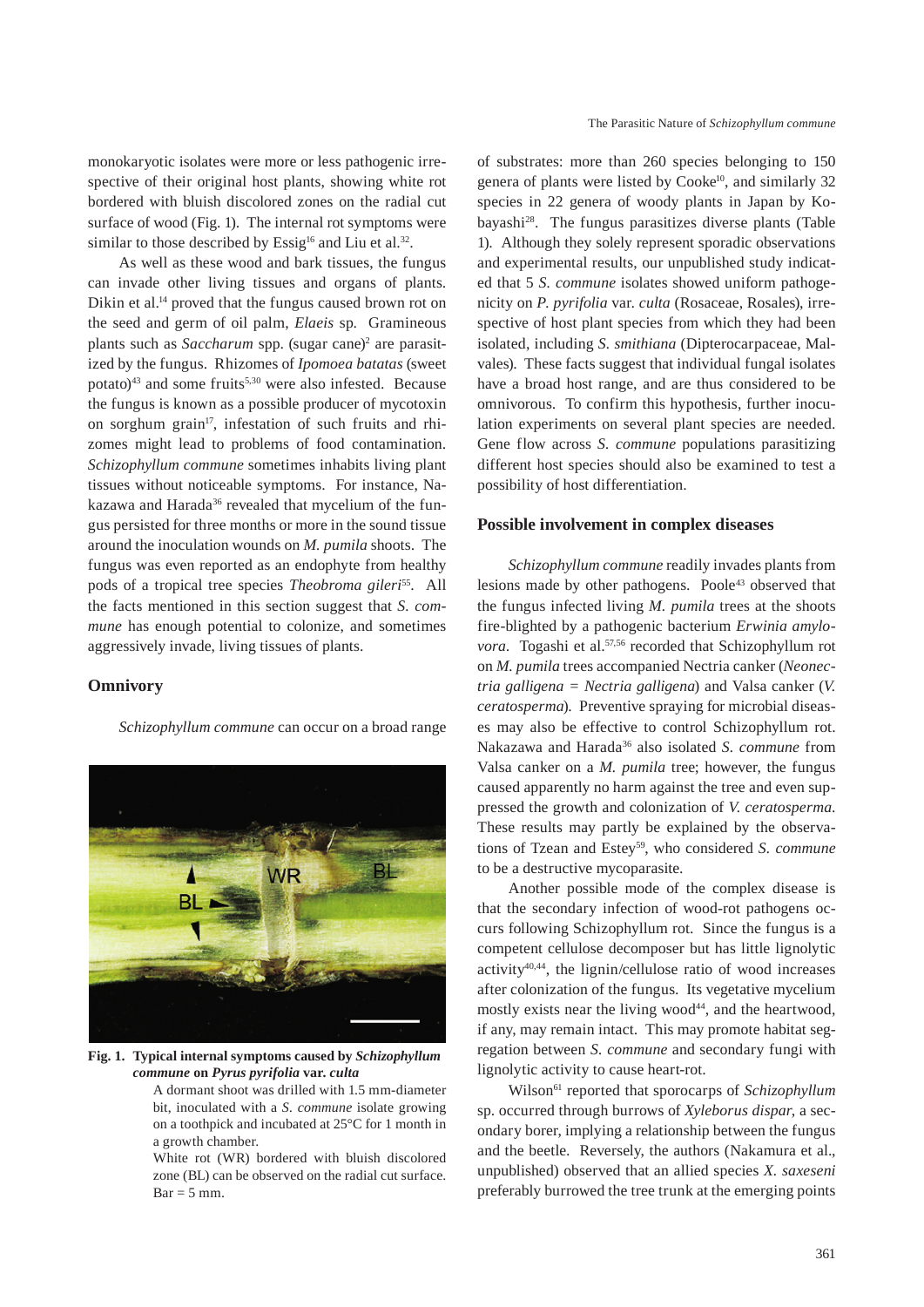#### S. Takemoto et al.

of *S. commune* sporocarps (Fig. 2). An ambrosia fungus of *X. saxeseni* was often isolated together with *S. commune* from the wood around beetle galleries, which implied that *S. commune* might coexist with the ambrosia fungus in the wood (Nakamura et al., unpublished). *Schizophyllum commune* appears to do no harm to *X. saxeseni* in terms of nutrition supply. Also, the fungus does not attack the beetle directly. Although there is no evidence of close physiological relationships between the fungus and the beetle, they may be synergistic to expand wood rot when inhabiting together.

## **Discussion**

*Schizophyllum commune* is an omnivorous plant pathogen that invades living tissues from wounds and potentially causes rot. The aggressiveness and omnivory of *S. commune* are unique among wood-rot basidiomycetes. In the case of *Botrytis cinerea*, an omnivorous plantpathogenic ascomycete of necrotrophic nature, the resistance to oxygenic stresses and the high productivity of



**Fig. 2. An entrance hole (arrow) of** *Xyleborus saxeseni* **at the emerging point of** *Schizophyllum commune* **sporocarps**   $Bar = ca. 5 mm.$ 

polygalacturonase are known as important pathogenicity factors<sup>9</sup>. Similarly, some isolates of *S. commune* can produce polygalacturonase more abundantly than many other wood-rot basidiomycetes<sup>64</sup>. The strong resistance to dryness<sup>7</sup>, high temperature<sup>21,27,30,45</sup> and salinity<sup>8</sup> may have some relation to the resistance to oxygenic stresses.

*Schizophyllum commune* is basically a sap-rot fungus and seems to be specialized in fresh plant tissues including bark. Basidiospores are abundantly ejected in the air24, and play an important role for infection. Germlings of basidiospores have high cellulolytic activity $62$  but laccase production is suppressed<sup>13</sup> *in vitro*. These findings indicate that germlings are more adapted to fresh substrates than decayed wood with a high lignin/cellulose ratio. All these features characterize *S. commune* as a plant parasitic sap-rot fungus and early colonizer of wood rather than a wood decomposer.

In the genus *Schizophyllum*, only the species *commune* is worldwide10, while *S. fasciatum* and *S. umbrinum* have a limited distribution circumscribing Mexico, Central America and the Caribbean<sup>10,41</sup>. According to Olivo-Aranda and Herrera<sup>41</sup>, the latter 2 species seem to be less resistant to dry or cold climate than *S. commune*. Possibly, pathogenicity might be one of the key factors for *S. commune* to prevail in the world, as well as its stress resistance; plant parasitism has not been known for other *Schizophyllum* species, except a *S. umbrinum* specimen found on a living tree of *Acacia* sp.<sup>41</sup>. Comparative studies among the *Schizophyllum* species should contribute to better understanding the biology of *S. commune*, an aggressive and omnivorous plant parasite.

## **References**

- 1. Adaskaveg, J. E., Miller, R. W. & Gilbertson, R. L. (1993) Wood decay, lignicolous fungi and decline of peach trees in South Carolina. *Plant Dis.*, **77**, 707–711.
- 2. Akai, S. (1966) Notes on the crop diseases in Southeast Asia. *The Southeast Asian Studies*, **4**, 585–591 [In Japanese].
- 3. Akai, S. & Nagatomo, I. (1950) On the relative resistance of beech wood to fungal attack. *Wood Res.; Bull. Wood Res. Inst., Kyoto Univ*., **5**, 37–42 [In Japanese with English summary].
- 4. Anonymous (2004) Common names of plant diseases in Japan. (Ed.) The Phytopathological Society of Japan, Japan Plant Protection Association, Tokyo, Japan.
- 5. Bailey, F. D. & Zeller, S. M. (1931) The occurrence of *Schizophyllum commune* on green apples. *Mycologia*, **23**, 154–155.
- 6. Bergdahl, D. R. & French, D. W. (1985) Association of wood decay fungi with decline and mortality of apple trees in Minnesota. *Plant Dis.*, **69**, 887–890.
- 7. Buller, A. H. R. (1912) Upon the retention of vitality by dried fruit bodies of certain hymenomycetes including an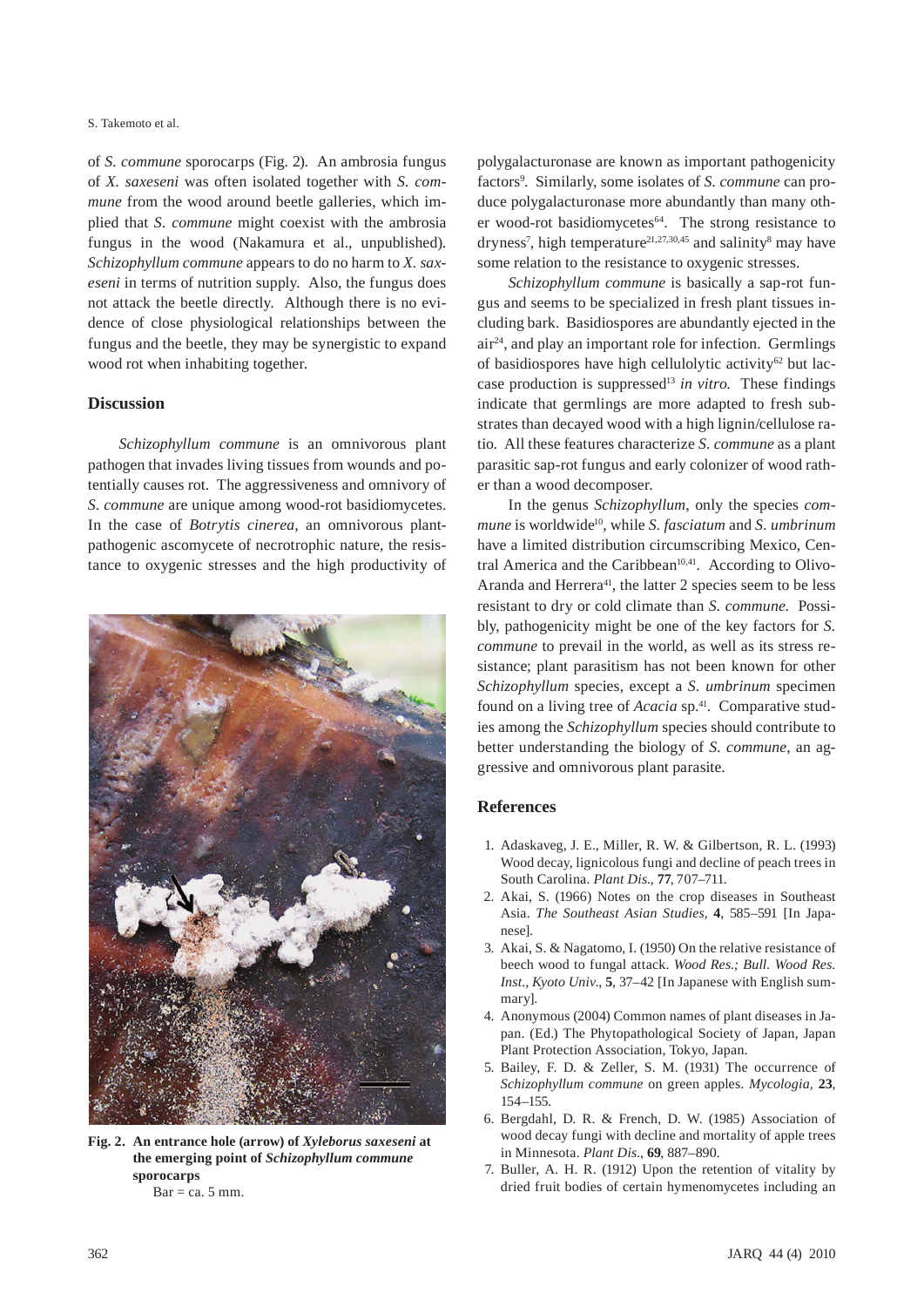account of an experiment with liquid air. *Trans. Brit. Mycol. Soc.*, **4**, 106–112.

- 8. Castillo, G. & Demoulin, V. (1997) NaCl salinity and temperature effects on growth of three wood-rotting basidiomycetes from a Papua New Guinea coastal forest. *Mycol. Res.*, **101**, 341–344.
- 9. Choquer, M. et al. (2007) *Botrytis cinerea* virulence factors: new insights into a necrotrophic and polyphageous pathogen. *FEMS Microbiol. Lett.* **277**, 1–10.
- 10. Cooke, W. B. (1961) The genus *Schizophyllum*. *Mycologia*, **53**, 575–599.
- 11. Dai, Y. C. (2005) First report of sapwood rot of peach caused by *Schizophyllum commune* in China. *Plant Dis.*, **89**, 778.
- 12. Davis, S. H. Jr. & Peterson, J. L. (1980) Trunk decay on Greenspire linden. *J. Arboriculture*, **6**, 258–260.
- 13. De Vries, O. M. H., Kooistra, W. H. C. F. & Wessels, J. G. H. (1986) Formation of an extracellular laccase by a *Schizophyllum commune* dikaryon. *J. Gen. Microbiol.*, **132**, 2817– 2826.
- 14. Dikin, A. et al. (2003) Biological control of seedborne pathogen of oil palm, *Schizopyllum commune* Fr. with antagonistic bacteria. *Int. J. Agr. Biol.*, **5**, 507–512.
- 15. Erwin et al. (2008) Anatomical characterization of decayed wood in standing light red meranti and identification of the fungi isolated from the decayed area. *J. Wood Sci.*, **54**, 233– 241.
- 16. Essig, F. M. (1922) The morphology, development, and economic aspects of *Schizophyllum commune* Fries. *University of California Publications in Botany*, **7**, 447–498, plates 51–61.
- 17. Foudin, A. S. & Calvert, O. H. (1982) *Schizophyllum commune* as a possible mycotoxin producer in association with sorghum grain. *Mycologia*, **74**, 1041–1043.
- 18. Hayashi, Y. (1988) Wood-rot diseases, cherry trees (II). *In* Pictorial guidebook for the diseases of garden, flowering and forest trees, ed. Kobayashi, T., Yokendo Ltd., Tokyo, Japan, 100 [In Japanese].
- 19. Hemmi, T. (1942) On some diseases of fruit trees in Manju region and North China (II). *J. Plant Prot.*, **29**, 66–71, plates 1–7 [In Japanese].
- 20. Ingalls, A. & Jimenez, A. L. G. (2000) Twenty years of grape breeding in the tropics: the stress pathogen *Botryodiplodia* confused the ability to select for resistance to Pierce's disease. *Acta Horticulturae*, **528**, 467–472.
- 21. Imtiaj, A. et al. (2008) Physicochemical requirement for the vegetative growth of *Schizophyllum commune* collected from different ecological origins. *Mycobiology*, **36**, 34–39.
- 22. Ito, K. (1955) Diseases of chestnut and their characteristics. *In* Chestnut in Japan, eds. Kajiura, M. & Ono, Y., Japanese Chestnut Council, Tokyo, Japan, 45–58 [In Japanese].
- 23. Ito, K. (1974) Pathology of forest trees III. Nôrin Shuppan Co., Ltd., Tokyo, Japan [In Japanese].
- 24. James, T. Y. & Vilgalys, R. (2001) Abundance and diversity of *Schizophyllum commune* spore clouds in the Caribbean detected by selective sampling. *Mol. Ecol.*, **10**, 471–479.
- 25. Kasai, M. (1917) The concept of wood rot and studies on fungi that harm railroad ties made from beech wood. Res. Off. Jpn. Gov. Railways, Tokyo, Japan, 1–41 [In Japanese].
- 26. Kishi, K. (1998) Plant diseases in Japan. Zenkoku-Noson-Kyoiku Kyokai Publishing Co. Ltd., Tokyo, Japan [In Japa-

nese].

- 27. Kitajima, K. (1928) The morphology of wood-rot fungi on construction timber and the effect of temperature on their growth. *Bull. Gov. For. Exp. Sta.*, **28**, 1–74 [In Japanese].
- 28. Kobayashi, T. (2007) Index of fungi inhabiting woody plants in Japan –host, distribution and literature–. Zenkoku-Noson-Kyoiku Kyokai Publishing Co. Ltd., Tokyo, Japan.
- 29. Lačok, P. (1986) Fungi and apricot cultures in Slovakia (Czechoslovakia) at present. *Acta Horticulturae*, **192**, 205– 212.
- 30. Latham, A. J. (1970) Development of apple fruit rot and basidiocarp formation by *Schizophyllum commune*. *Phytopathology*, **60**, 596–598.
- 31. Lee, S. S., Chang, Y. S. & Noraswati, M. N. R. (2006) Common edible mushrooms of Orang Asli communities in Peninsular Malaysia. Forest Research Institute Malaysia, Kepong, Malaysia.
- 32. Liu, C. J. et al. (2003) A new sapwood rot on seedlings of *Prunus persica* in Liaoning Province. *For. Res.*, **16**, 783– 785 [In Chinese with English summary].
- 33. Melzer, R. R. & Berton, O. (1988) Survey of wood attacking fungi in apple orchards of Santa Catarina State, Brazil. *Acta Horticulturae*, **232**, 219–222.
- 34. Michailides, T. J., Morgan, D. P. & Doster, M. A. (1995) Diseases of pistachio in California and their significance. *Acta Horticulturae*, **419**, 337–344.
- 35. Nagatomo, I. & Akai, S. (1953) Studies on wood-decay. VII. On the relative resistant of black pine sap wood (*Pinus thunbergii* Parl.) to decay. *J. Jpn. For. Soc.*, **35**, 19–21 [In Japanese].
- 36. Nakazawa, N. & Harada, Y. (2002) Growth inhibition of *Valsa ceratosperma* by fungal isolates from apple trees. *Ann. Rept. Plant Prot. North Japan*, **53**, 109–111 [In Japanese].
- 37. Nordin, V. J. (1954) Studies in forest pathology. XIII. Decay in sugar maple in the Ottawa-Huron and Algoma Extension Forest region of Ontario. *Can. J. Bot.*, **32**, 221–258, with 17 plates.
- 38. Odajima, T. & Oyama, Y. (1958a) Studies on decay of broad leaved pulpwood and its prevention. (preliminary report). *Rept. Hokkaido For. Prod. Res. Inst.*, **12**, 47–54 [In Japanese with English summary].
- 39. Odajima, T. & Oyama, Y. (1958b) Studies on decay of broad leaved pulpwood and its prevention. I. On decayed progress of untreated wood. *Rept. Hokkaido For. Prod. Res. Inst.*, **12**, 56–64 [In Japanese with English summary].
- 40. Odajima, T. & Oyama, Y. (1960) Studies on decay of broad leaved pulpwood and its prevention (II). *Rept. Hokkaido For. Prod. Res. Inst.*, **16**, 73–78 [In Japanese with English summary].
- 41. Olivo-Aranda, F. & Herrera, T. (1994) The species of *Schizophyllum* in Mexico, their ecological distribution and ethnomycological importance. *Rev. Mex. Mic.*, **10**, 21–32 [In Spanish with English summary].
- 42. Oprea, M., Şesan, T. & Bălan, V. (1994) *Schizophyllum commune* – canker and dieback disease of apricot trees in orchards of southeastern Romania. *Rev. Roum. Biol. – Biol. Végét.*, **39**, 35–40.
- 43. Poole, R. F. (1929) Sweet potatoes infected by *Schizophyllum commune*. *J. Elisha Mitchell Sci. Soc.*, **45**, 137–139,